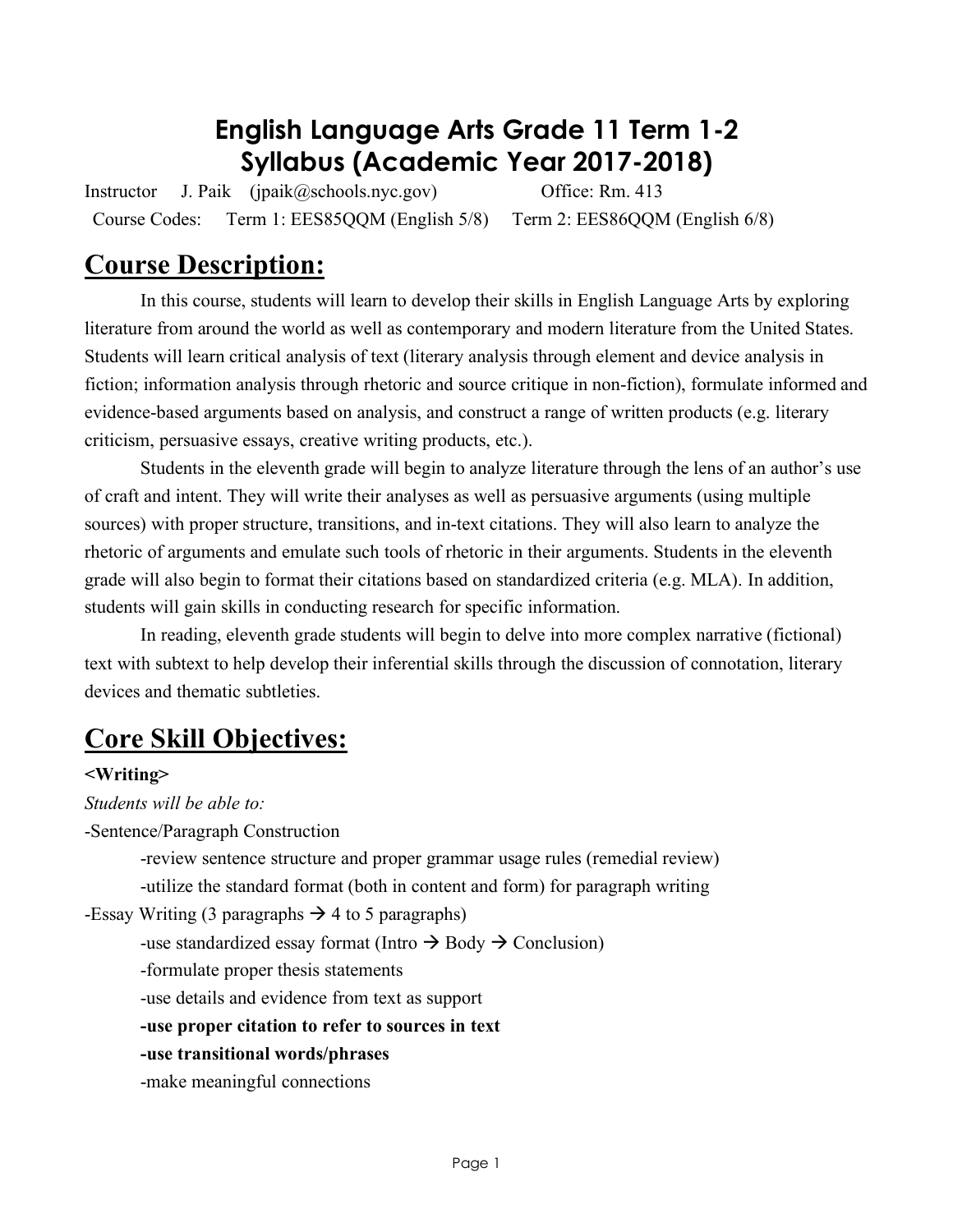## **-write various types of essays (e.g. literary analysis, expository, argumentative, compare and contrast, etc.)**

-Editing/Proofreading Skills

-follow the writing process using multiple editing stages (i.e. from initial draft to final draft) -improve upon their grammar, vocabulary usage, and structural integrity in writing by identifying areas for improvement

**-self-edit and peer review**

#### **<Discussion and Listening>**

#### *Students will be able to:*

-discuss and debate various topics connected with the text using support from the text

-vocalize connections between the classroom text and self, world, or another text

## **-interact with others (staff/students) by recalling, synthesizing, inferring and arguing for/against ideas verbally**

### **<Reading>**

*Students will be able to:*

-learn best practices reading through teacher-led read-aloud and guided reading sessions (e.g. habits of good readers, reading strategies)

-demonstrate comprehension and analysis through guiding questions, essay composition, and discussions

-perform literary criticism through analysis of literary elements and devices

## **<Vocabulary Development>**

*Students will be able to:*

-define, identify and utilize literary terms (e.g. thesis statement, alliteration, metaphor, simile, conflict, story arc, et cetera, as described below)

-define and recall text-specific vocabulary through context clues and definitions

-build scope of grade level-specific vocabulary through workbooks and activities

#### **<Logic and Argument>**

*Students will be able to:*

-use logic and rhetoric to make arguments or ideas more effective

-understand the concepts of (and utilize) sequential logic, deductive logic, etc.

#### **<Literary Terms and Vocabulary>**

Students will identify, interpret, and/or utilize the following literary terms throughout the course:

-Metaphor, simile, alliteration, imagery, onomatopoeia, themes, story arc, plot, characterization, conflict (**internal conflict** and **external conflict**), habits of good readers (visualize – summarize – predict –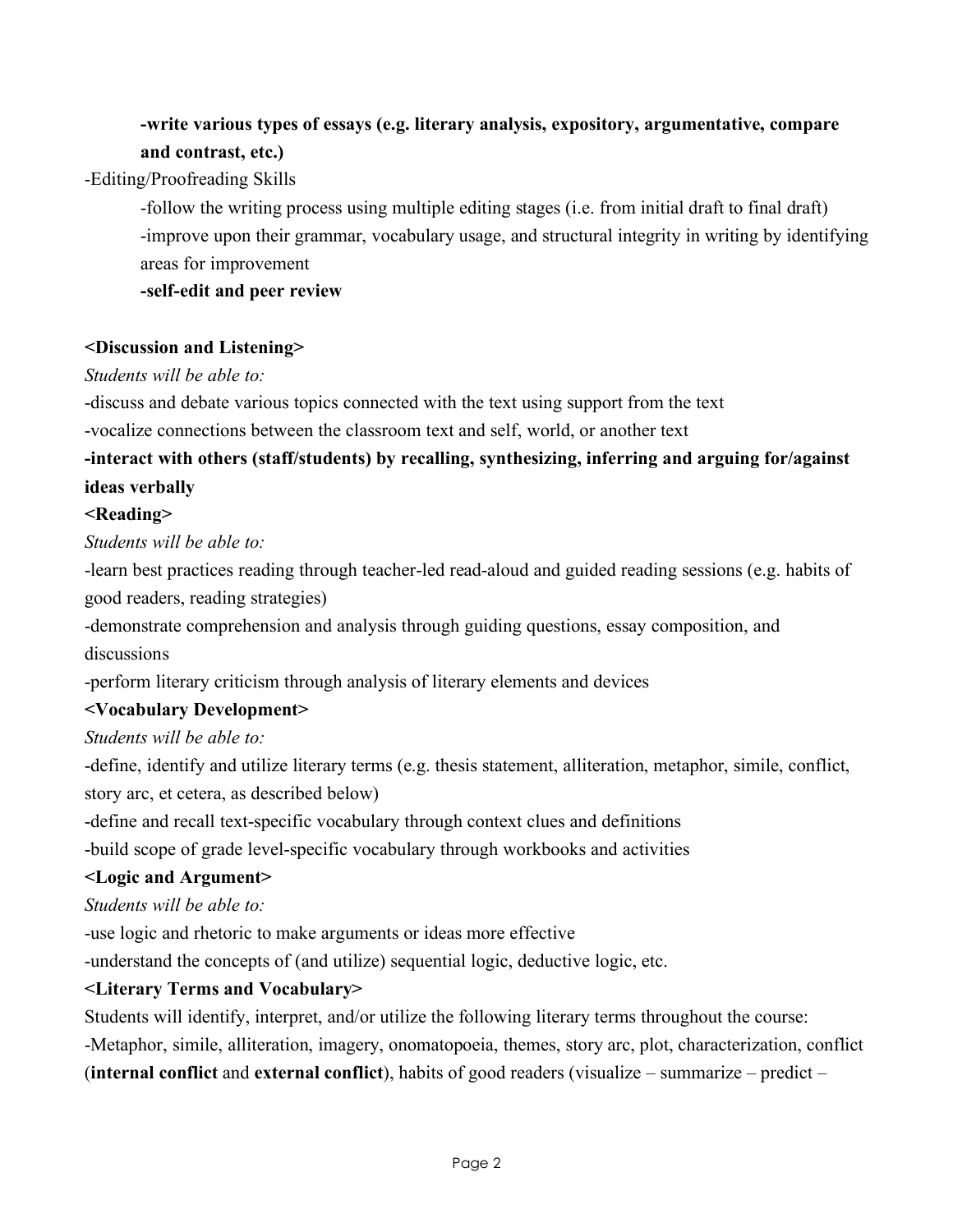relate), flashback, foreshadow, setting, thesis statement, chronological narrative, protagonist, antagonist, text, synonyms, antonyms, literal language, **figurative language**, etc.

## **Outline / Map of Standards-Linked Skill Sets Covered in this Course**

Course objectives will progress from top to bottom for each of the Titled Skill Sets

| <b>Reading Skills</b>                                                                                                                                                                                     |                                                                                                                                                                                                                                                                                                                                                                                                                                                                                                                                                                                                                                                                                                                                                                                                                                                                   |  |  |  |  |  |
|-----------------------------------------------------------------------------------------------------------------------------------------------------------------------------------------------------------|-------------------------------------------------------------------------------------------------------------------------------------------------------------------------------------------------------------------------------------------------------------------------------------------------------------------------------------------------------------------------------------------------------------------------------------------------------------------------------------------------------------------------------------------------------------------------------------------------------------------------------------------------------------------------------------------------------------------------------------------------------------------------------------------------------------------------------------------------------------------|--|--|--|--|--|
| Reading Skills Covered in Term 1                                                                                                                                                                          |                                                                                                                                                                                                                                                                                                                                                                                                                                                                                                                                                                                                                                                                                                                                                                                                                                                                   |  |  |  |  |  |
| RI.11-12.1<br>RI.11-12.2<br>RI.11-12.3<br>RI.11-12.4<br>RI.11-12.5<br>RI.11-12.6<br>W.11-12.2.a-f<br>W.11-12.3.a-ef                                                                                       | Read closely for textual details<br>$\bullet$<br>Annotate texts to support comprehension and analysis (with guidance)<br>٠<br>Engage in productive evidence-based discussions about text<br>Collect and organize evidence from texts to support analysis in writing<br>$\bullet$<br>Independently read and annotate text in preparation for evidence-based<br>$\bullet$<br>discussion<br>Make claims about texts using specific textual evidence<br>Use vocabulary strategies to define unknown words<br>$\bullet$<br>Write informative texts to convey ideas                                                                                                                                                                                                                                                                                                     |  |  |  |  |  |
| Reading Skills Covered in Term 2                                                                                                                                                                          |                                                                                                                                                                                                                                                                                                                                                                                                                                                                                                                                                                                                                                                                                                                                                                                                                                                                   |  |  |  |  |  |
| $W.11-12.4$<br>$W.11 - 12.5$<br>W.11-12.9.b<br>SL.11-12.1.a-c<br>SL.11-12.4<br>SL.11-12.6<br>$L.11 - 12.1$<br>$L.11 - 12.2.b$<br>$L.11 - 12.3$<br>$L.11-12.4.0-c$<br>$L.11-12.5a$<br>CCRA.R.8<br>CCRA.R.9 | Write narratives to develop real experiences or events<br>$\bullet$<br>Independently practice the writing process within class<br>$\bullet$<br>Practice speaking and listening skills in preparation for a college interview<br>$\bullet$<br>Trace the development of ideas over the course of the text<br>$\bullet$<br>Examine the use and refinement of a key term over the course of the text<br>٠<br>Delineate and evaluate the reasoning in a text<br>٠<br>Paraphrase and quote relevant evidence from texts<br>$\bullet$<br>With guidance, preview texts in preparation for supported analysis<br>With guidance, develop questions for further textual analysis<br>Use rubrics and checklists for peer and self-assessment of participation in<br>discussion<br>Practice speaking and listening skills in preparation for a dramatic reading<br>performance |  |  |  |  |  |
| Writing and Discussion Skills                                                                                                                                                                             |                                                                                                                                                                                                                                                                                                                                                                                                                                                                                                                                                                                                                                                                                                                                                                                                                                                                   |  |  |  |  |  |
| Writing & Discussion Skills Covered in Term 1                                                                                                                                                             |                                                                                                                                                                                                                                                                                                                                                                                                                                                                                                                                                                                                                                                                                                                                                                                                                                                                   |  |  |  |  |  |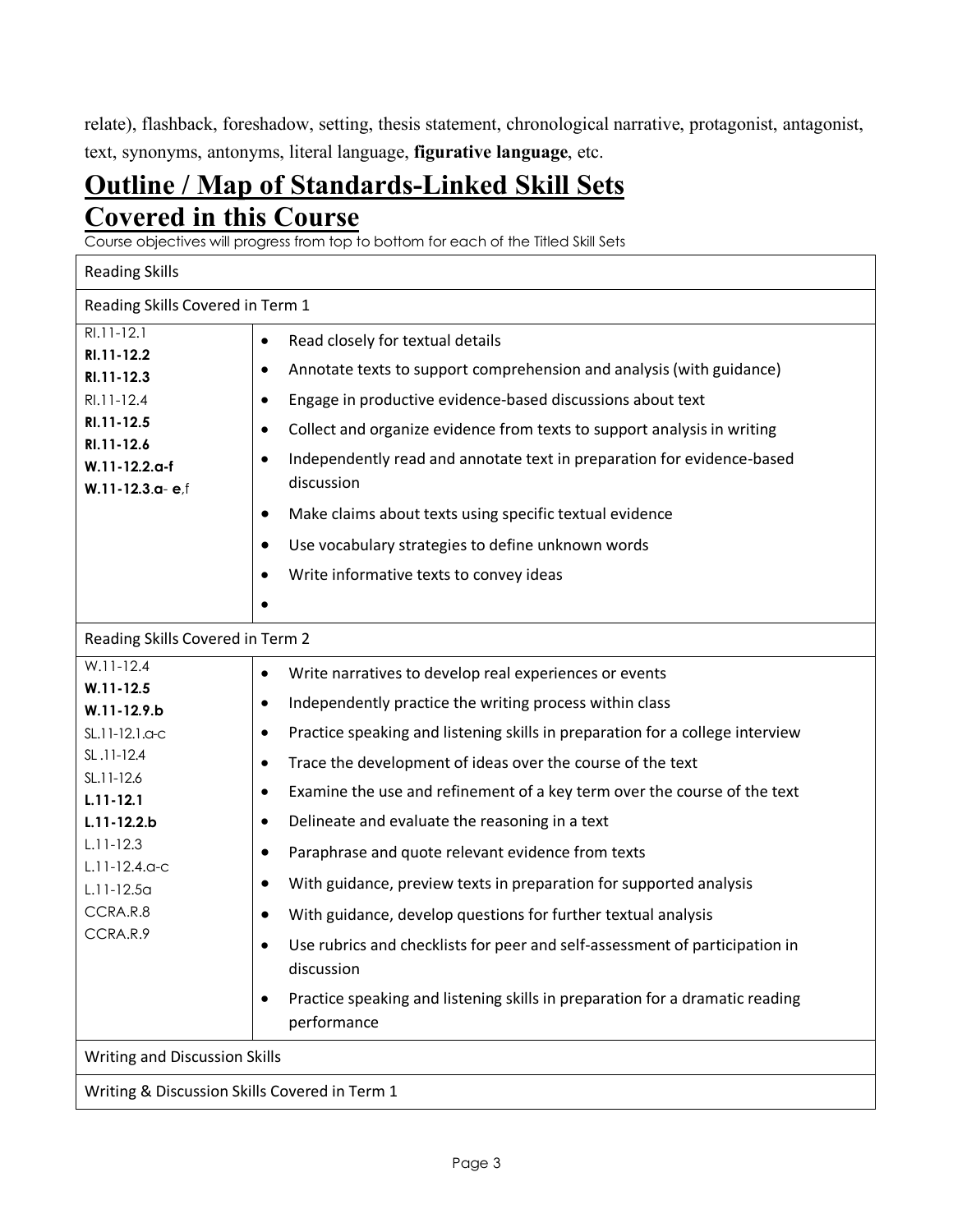| W.11-12.3.a-f<br>$W.11 - 12.4$<br>$W.11-12.5$ | Write an effective introduction to a narrative essay<br>٠<br>Write an effective conclusion to a narrative essay<br>Incorporate a range of narrative techniques, such as dialogue and pacing |  |  |  |  |
|-----------------------------------------------|---------------------------------------------------------------------------------------------------------------------------------------------------------------------------------------------|--|--|--|--|
| Writing & Discussion Skills Covered in Term 2 |                                                                                                                                                                                             |  |  |  |  |
| $W.11-12.6$                                   | Sequence events so that they build on one another to create a whole                                                                                                                         |  |  |  |  |
| $SL.11-12.4$                                  |                                                                                                                                                                                             |  |  |  |  |
| $SL.11-12.6$                                  | Use precise words and phrases, telling details, and sensory language                                                                                                                        |  |  |  |  |
| $L.11 - 12.1$                                 | Produce writing that is appropriate to task, purpose, and audience                                                                                                                          |  |  |  |  |
| $L.11 - 12.2a - b$                            | Practice speaking and listening skills in preparation for a college interview                                                                                                               |  |  |  |  |
| $SL.11-12.1.c$                                |                                                                                                                                                                                             |  |  |  |  |
| SL.11-12.4                                    |                                                                                                                                                                                             |  |  |  |  |
| SL.11-12.6                                    |                                                                                                                                                                                             |  |  |  |  |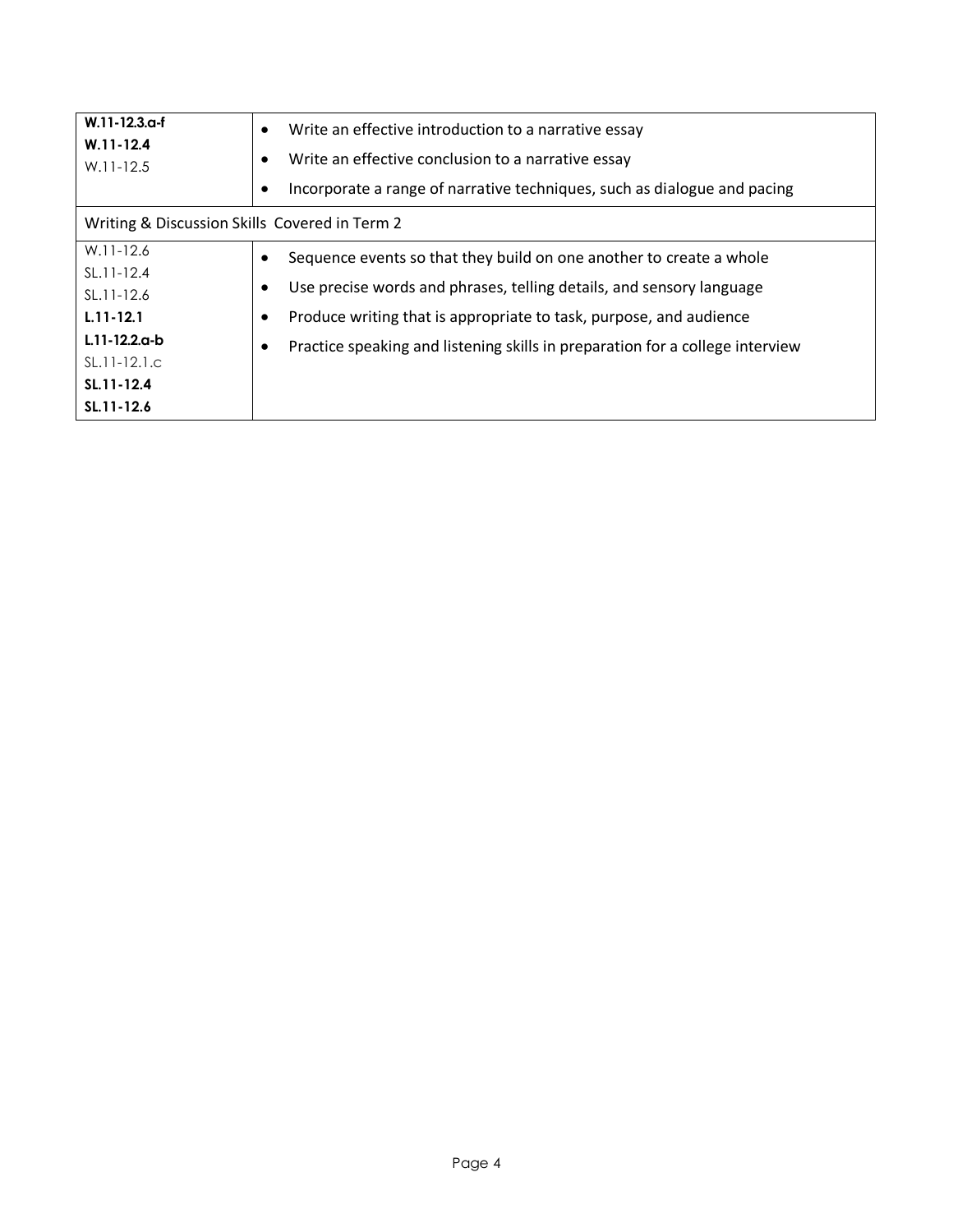## **Core Text Sample List:**

## **Asian Literature**

Lao Tzu Sun Tzu

Haiku Poetry

Modern/Contemporary Asian/

Asian American Literature

Li-Young Li

Haruki Murakami

Rabindranath Tagore

Jalaladdin Rumi

## **South American (Latin) Literature**

Gabriel Garcia Marquez

Isabel Allende

Federico Garcia Lorca

Junot Diaz

Nuyorican Poets Movement

Mario Vargas Llosa

## **African/Middle Eastern Literature**

African Oral History/Myth

Chinua Achebe

Ishmael Beah

Nelson Mandela

1001 Arabian Nights

## **Russian/Eastern European Literature**

Leo Tolstoy

Fodor Dostoyevsky

Anton Chekhov

Franz Kafka

## **Contemporary/ Modern American Literature**

F. Scott Fitzgerald Ernest Hemingway J.D. Salinger Shirley Jackson Flannery O'Connor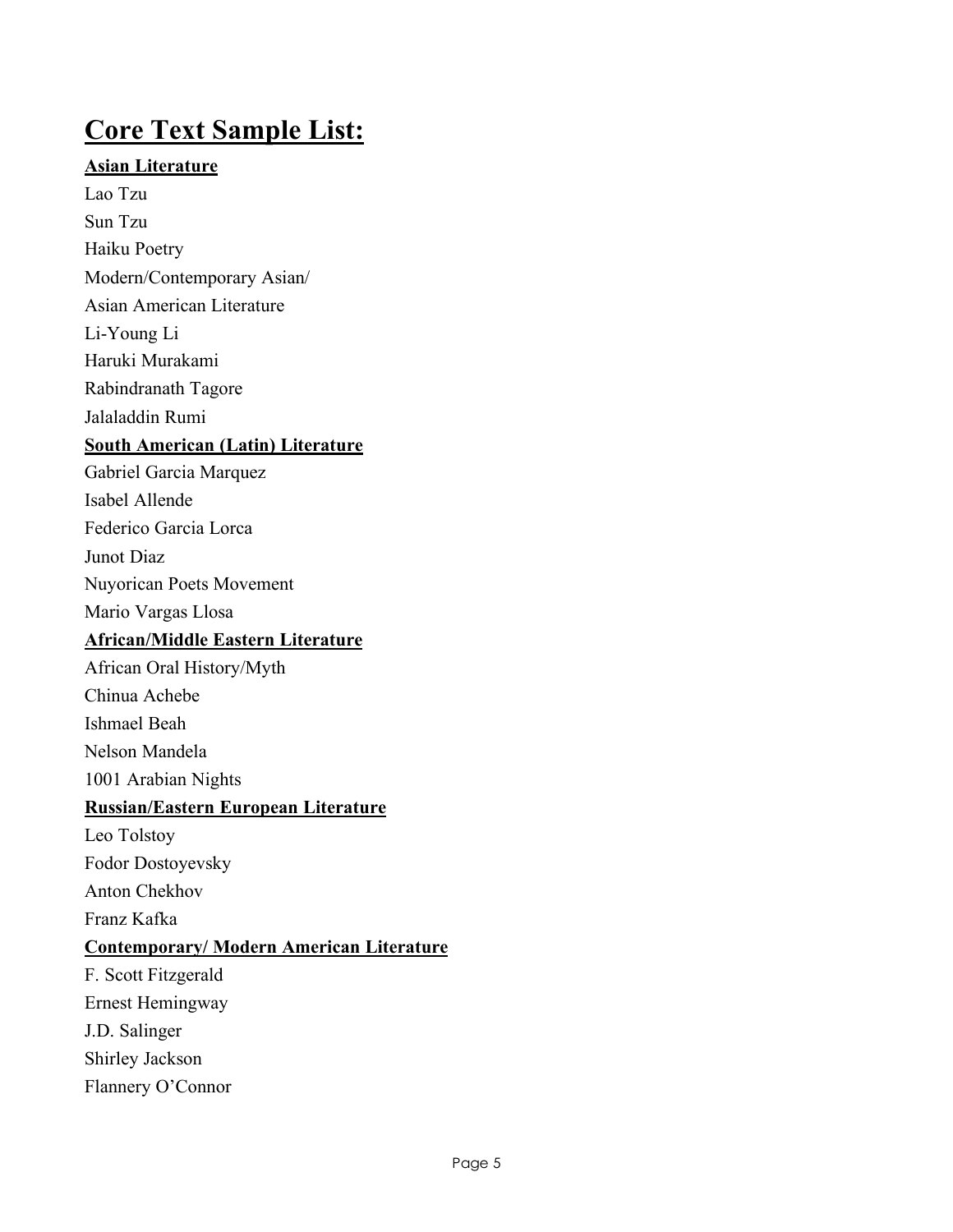Joyce Carole Oates Ralph Ellison Junot Diaz Sandra Cisneros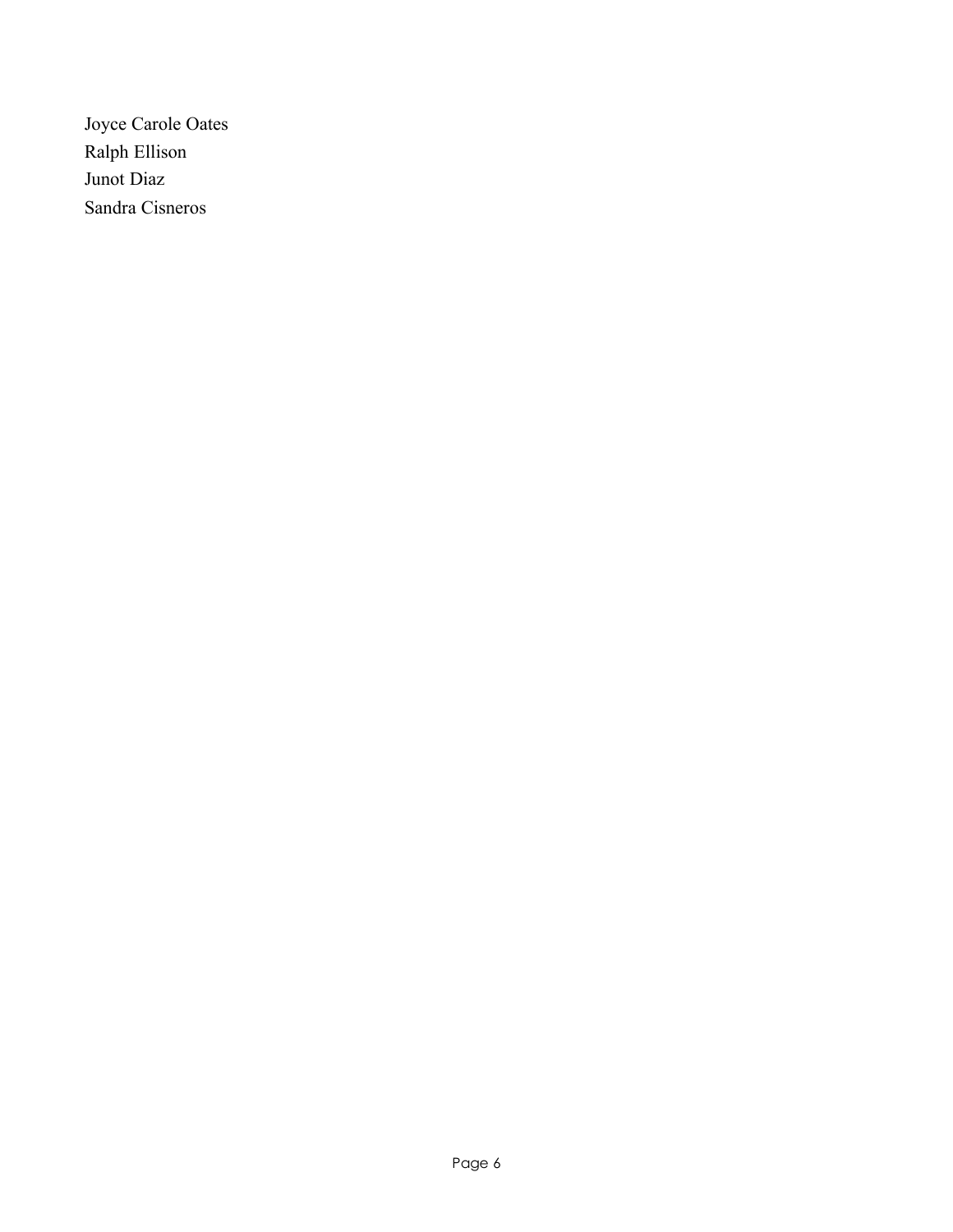## **Rubrics:**

## **<Class Participation Rubric>**

## **Grade of 2**

-Student actively engages the material/discussions meaningfully and on a consistent basis. -Student completes their classwork on time.

## **Grade of 1**

-Student is not engaged or distracts others from instruction.

OR

-Student is not completing their classwork on time.

## **Grade of 0**

-Student is a constant disruption to others without engaging class / is excessively absent or late. AND

-Student is not completing their classwork on time.

#### **<Short Answer / Paragraph Response Rubric>**

|                                                                                   | 4 (Exemplary)                                                          | 3 (Accomplished)                                                     | 2 (Developing)                                                                          | 1 (Beginning)                                                                            |
|-----------------------------------------------------------------------------------|------------------------------------------------------------------------|----------------------------------------------------------------------|-----------------------------------------------------------------------------------------|------------------------------------------------------------------------------------------|
| <b>AREA 1:</b><br>I answered the<br>writing<br>prompt/question                    | accurately and<br>clearly                                              | somewhat accurately<br>and clearly                                   | not quite<br>accurately<br>and clearly, with<br>some distracting/<br>irrelevant details | not at all accurately<br>and/or clearly                                                  |
| <b>AREA 2:</b><br>I have a main<br>point                                          | that is clear and to<br>the point                                      | that is somewhat<br>clear<br>and to the point                        | that is not quite<br>clear and to the<br>point                                          | that is completely<br>unclear and off the<br>point                                       |
| <b>AREA 3:</b><br>My supporting<br>details                                        | effectively backs<br>up the main point                                 | somewhat<br>effectively<br>backs up the main<br>point                | not quite<br>effectively<br>backs up the main<br>point                                  | does not relate to<br>the main point at all                                              |
| <b>AREA 4:</b><br>I provide                                                       | enough details<br>without<br>distracting/<br>irrelevant<br>information | some details with<br>a few distracting/<br>irrelevant<br>information | little details with<br>distracting/<br>irrelevant<br>information                        | very little details<br>with irrelevant<br>information                                    |
| <b>AREA 5:</b><br>In terms of<br>spelling,<br>punctuation, and<br>$grammar \dots$ | I've made no<br>mistakes                                               | I've made some<br>mistakes $(2-3$ errors)                            | I've made many<br>mistakes (4-6<br>errors)                                              | I've made too many<br>mistakes that gets<br>in the way of<br>understanding my<br>writing |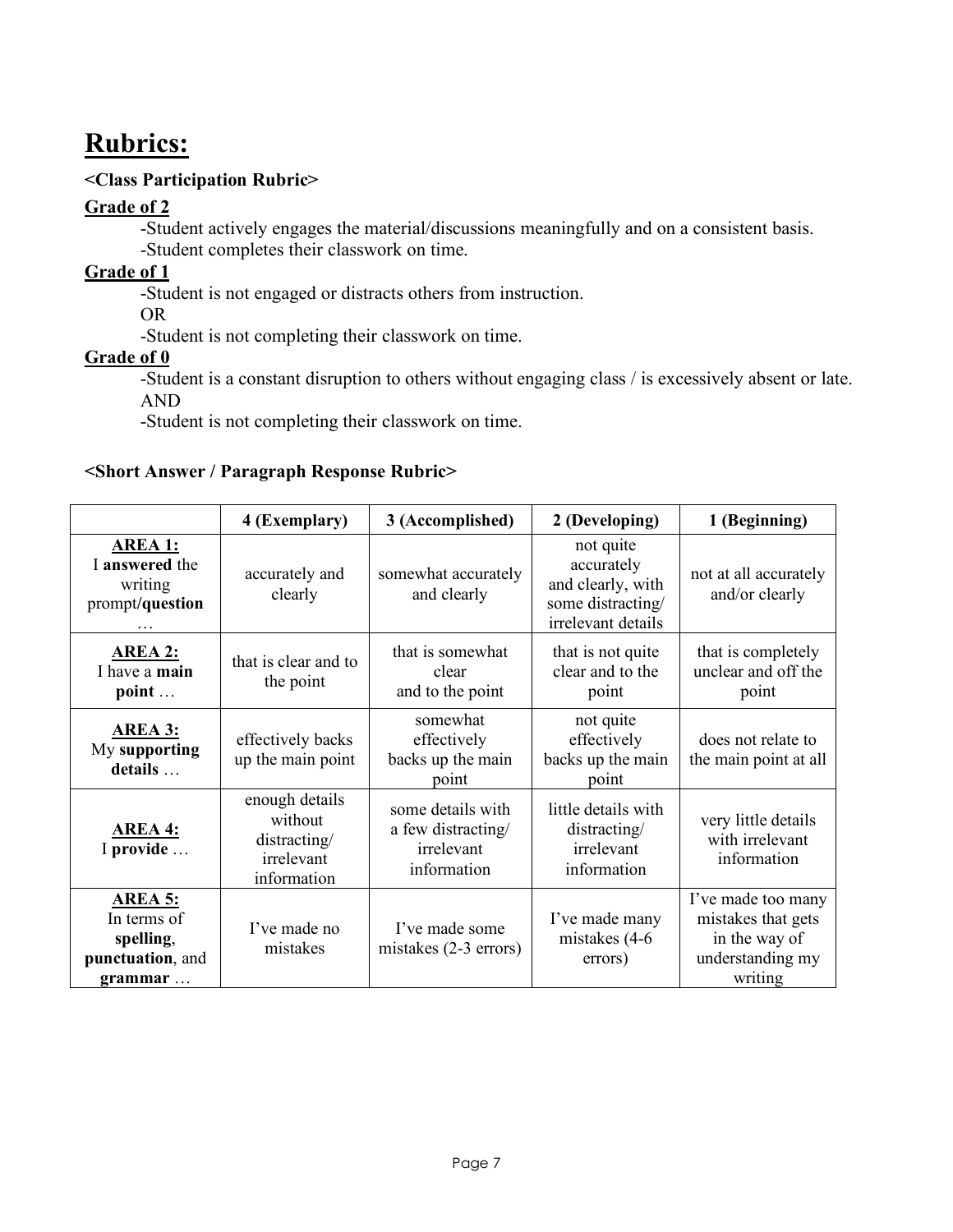### **<Essay Writing Guide>**

Portions of the grade will be deducted for errors or deviations from the following essay format *only in* 

### *the final drafts.*

Introduction

-Introduce the subject

-Provide background information

-Thesis statement

Body

-Explain the thesis

-Use specific examples or details from the text to support your points

Conclusion

-Reiterate the thesis

-Conclude by connecting to universal ideas and experiences or by making recommendations.

### **<Essay Rubric (tentative)>**

| Addressing the     | Responses have a      | Responses may         | Responses are          | Responses do not       |
|--------------------|-----------------------|-----------------------|------------------------|------------------------|
| Question           | definite idea that is | mostly answer the     | correct/sensible in    | relate to the question |
|                    | complete and          | question in a simple  | themselves but do      | and/or may not make    |
|                    | addresses the         | manner                | not directly relate to | logical sense          |
|                    | question              |                       | the question           |                        |
| Evidence / Support | Responses are         | Responses are         | Responses may be       | Main idea is not       |
|                    | backed by             | backed by             | backed by evidence     | supported by any       |
|                    | evidence/details that | evidence/details that | that is not directly   | evidence/backed by     |
|                    | directly and          | provides adequate     | related to the main    | evidence that is       |
|                    | convincingly          | support               | point                  | completely unrelated   |
|                    | supports the main     |                       |                        |                        |
|                    | point                 |                       |                        |                        |
| Structure          | I have a definite     | I have some           | I have some parts      | I have only a          |
|                    | intro, several body   | structural            | missing from the       | paragraph or two       |
|                    | paragraphs, and a     | irregularities but it | essay that confuse     | with no structure      |
|                    | conclusion            | doesn't confuse the   | the reader             |                        |
|                    |                       | reader                |                        |                        |
| Writing            | I have made 0-2       | I have made several   | I have made several    | I have too many        |
| Conventions        | grammatical           | mistakes, but not     | mistakes that          | mistakes that makes    |
|                    | mistakes that don't   | enough to confuse     | confuses the reader    | the writing            |
|                    | confuse the reader    | the reader            |                        | incomprehensible       |